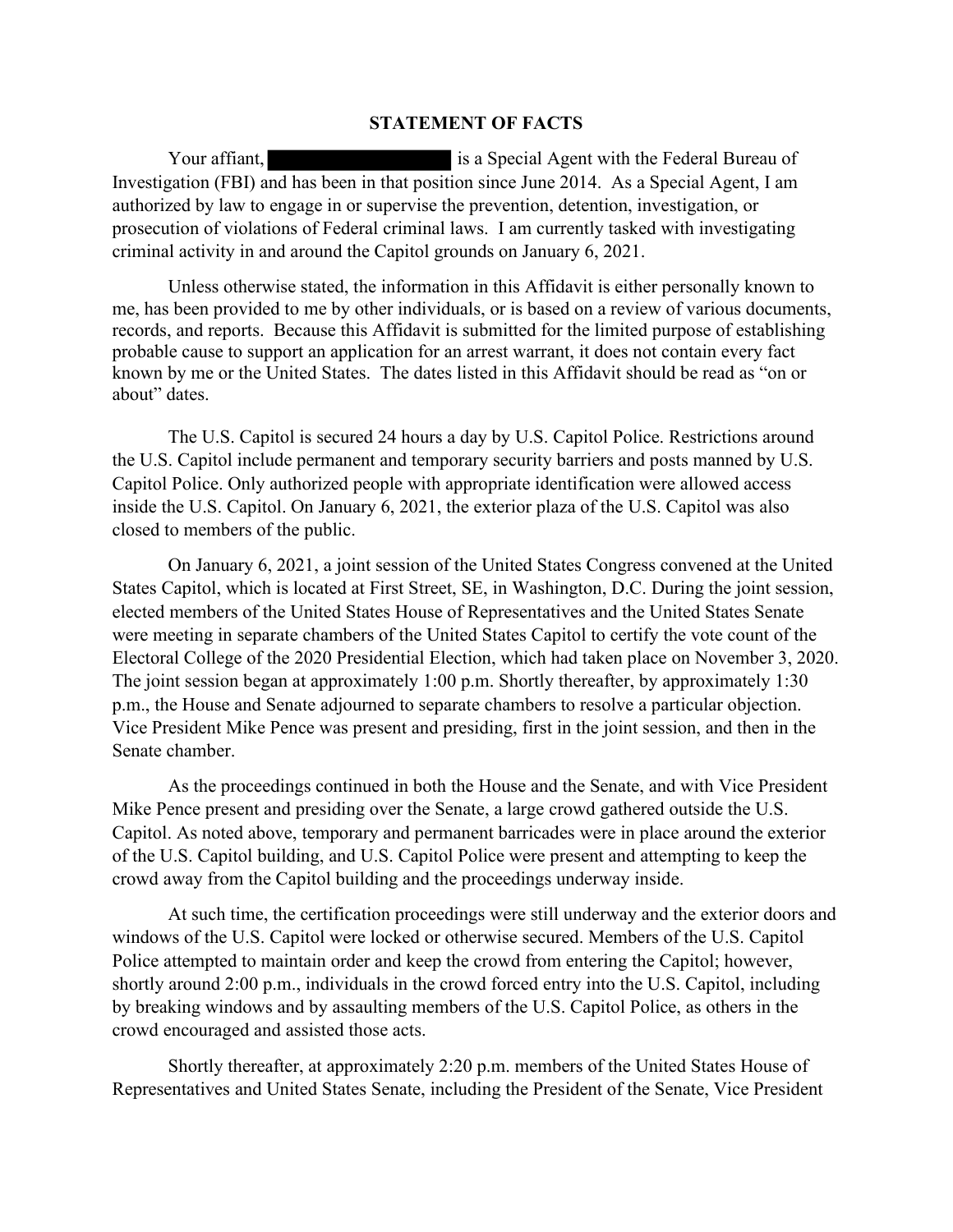Mike Pence, were instructed to—and did—evacuate the chambers. Accordingly, the joint session of the United States Congress was effectively suspended until shortly after 8:00 p.m. Vice President Pence remained in the United States Capitol from the time he was evacuated from the Senate Chamber until the sessions resumed. Mike Pence, were instructed to—and did—evacuate the chambers. Accordingly, the jof the United States Congress was effectively suspended until shortly after 8:00 p.m.<br>President Pence remained in the United States Capitol fr ence, were instructed to—and did—evacuate the chambers. Accordingly, the joint session<br>inticl States Congress was effectively suspended until shortly after 8:00 p.m. Vice<br>inticl States Congress was effectively suspended to

During national news coverage of the aforementioned events, video footage which appeared to be captured on mobile devices of persons present on the scene depicted evidence of violations of local and federal law, including scores of individuals inside the U.S. Capitol building without authority to be there. President Pence remained in the United States Capitol from the time he was evacuated from the<br>
Evariate Chamber until the sessions resumed.<br>
During national news coverage of the aforementioned events, video footage which<br>

As detailed below, during the course of the investigation into the events of January 6, 2021, law enforcement learned that THOMAS B. ADAMS, JR. (ADAMS) of Springfield, Illinois, traveled to the District of Columbia to participate in a rally and protest at the U.S.

 On January 7, 2021, the global news and lifestyle publication Insider published an article by Abigail Higgins on the internet titled "Men who joined in violently storming the U.S. Capitol describe a carnival atmosphere inside."<sup>1</sup> is uncerting that the model of the District of Columbia to participate in a rally and protest at the U.S.<br>
and gained entry inside the U.S. Capitol on January 6, 2021.<br>
On January 7, 2021, the global news and lifestyle pu and gamed entry inside the U.S. Caption on January 6, 2021.<br>
On January 7, 2021, the global news and lifestyle publication *Insider* publishees and the internet titled "Men who joined in violently storming the U.<br>
The art

rally at the U.S. Capitol on January 6, 2021, and was one of the first people to set foot in the U.S.

- a. The article reported ADAMS trampled over police barricades and made his way into the halls of government eventually reaching the Senate chamber, where lawmakers had been evacuated.
- b. The article quoted ADAMS describing the events, "It was a really fun time." ADAMS, wearing a President Trump flag around his neck, later showed cell phone footage of his escapades to a journalist.
- his video and posts on social media. ADAMS saw people scaling the scaffolding
- d. The article reported when ADAMS got to the top, he observed rioters smash a window on the building ahead of him and make entry. The same rioters began opening doors and letting people inside the U.S. Capitol, including ADAMS.
- rally at U.S. Capitol on January 6, 2021, and was one of the first people to set foot in the U.S.<br>Capitol. The article described **ADAMS'** account as follows:<br>
a. The article reported **ADAMS** faceount as follows:<br>
The arti was a line of police officers waiting in the hallway to see what the people who breached the U.S. Capitol building would do next. The article quoted ADAMS: "They weren't really doing much. A few of them had batons, just waiting to see Interaction of the manner of them. The article quoted ADAMS describing the events, "It was a really fun<br>ADAMS, wearing a President Trump flag around his neck, later showed cell phone footage of his escapades to a journalis

<sup>&</sup>lt;sup>1</sup> https://www.insider.com/men-who-broke-into-the-capitol-describe-a-carnival-atmosphere-2021-1.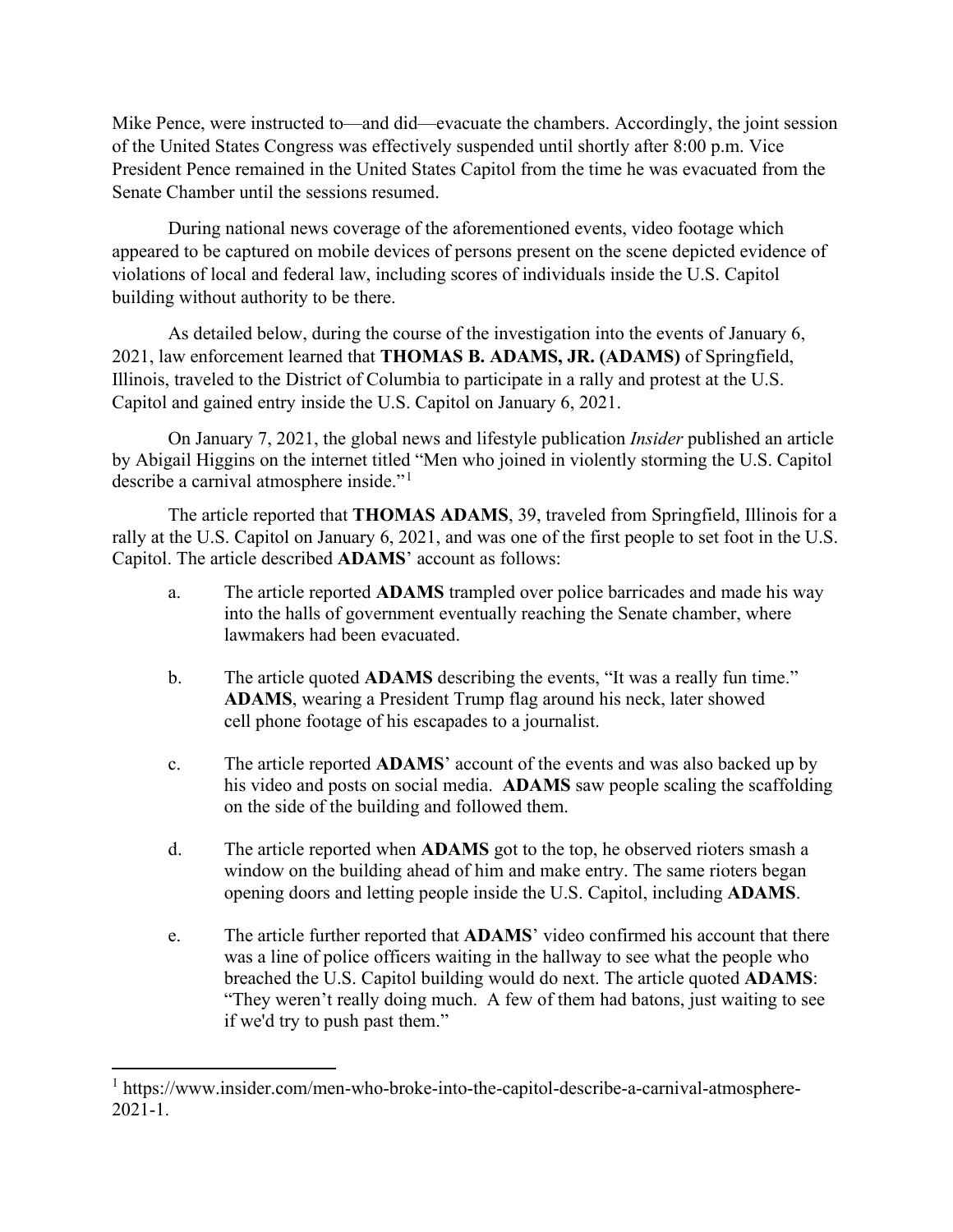- f. The article reported ADAMS followed the mob down the hallway and onto the floor of the chamber. Inside, a shirtless man with an animal skin headdress and his face painted red, white, and blue stood at the speaker's chair, wielding a bullhorn and flexing his biceps.
- g. In the article, ADAMS was quoted describing the scene as "hilarious." ADAMS continued to film on his phone while people walked up and down the Senate halls, taking selfies and calling their families. Others tore drawers open and pulled reams of documents out of desks, spreading them over tables and throwing them across the floor.

 Your affiant conducted public record database checks which revealed a THOMAS B. ADAMS JR., (39 years of age), with a last known address including a street name and number located in Springfield, Illinois (the Residence).

 On January 7, 2021, your affiant conducted a drive-by spot check of the Residence and observed a 2013 Volkswagen Passat, Illinois license plate number [redacted], parked in the driveway of the Residence. A check of vehicle registration records revealed ADAMS as the registered owner of a gray 2013 Volkswagen Passat, Illinois license plate matching that observed by your affiant and registered to the Residence in Springfield, Illinois. union and more through the and the state of the Capitol building and a propose that alter he and his friend walked is the and the capitol of the Capitol and the capitol of the Residence).<br>
Your affiant conducted public rec

 On February 4, 2021, your affiant interviewed ADAMS. ADAMS admitted to being at the Capitol, and in the U.S. Capitol building. ADAMS admitted to being on the floor of the Senate on January 6, 2021. **ADAMS** said that the door to the U.S. Capitol building was open when ADAMS walked in. ADAMS said that he did not realize that things were not peaceful

ADAMS said that after walking into the Capitol building, ADAMS turned around and realized the person who held the door open was holding a door open that had a broken window. **ADAMS** said that he and his friend thought it was supposed to be a peaceful occupy. Other than to occupy, ADAMS said that he did not go into the Capitol building with an agenda. They did not try to destroy anything inside the Capitol building, he said.

ADAMS described the inside of the U.S. Capitol building as "beautiful." ADAMS said that he understood that they did not want them inside the building but believed it was a public access building. ADAMS said he did not realize they had illegally breached the building until he was walking on glass. By the time ADAMS and his friend got there, he said the door was open and there were people pouring in. ADAMS said he saw people running into the building and grabbing stuff to take with them. Once ADAMS saw the doors open, he said he thought they were going to occupy the building. ADAMS said he thought to himself, "What are they going to do if a half a million people are here and standing inside of a building and want to be heard?" ADAMS said he did not know who the "Proud Boys" were until approximately five days before other **ADAMS** said that he did the complex in the same when the same of the same when **ADAMS** said that a flor the Capitol building over broken glass.<br> **ADAMS** said that a flor to the Capitol building over broken glass.<br> themselves the "Not Fucking Around Crew" (NFAC), were also there on that day. ADAMS said **hearty hearty hearty hearty hearty hearty hearty hearty hearty hearty hearty hearty hearty hearty hearty hearty hearty hearty hearty hearty hearty hearty hearty hearty heart** that started in the Rotunda.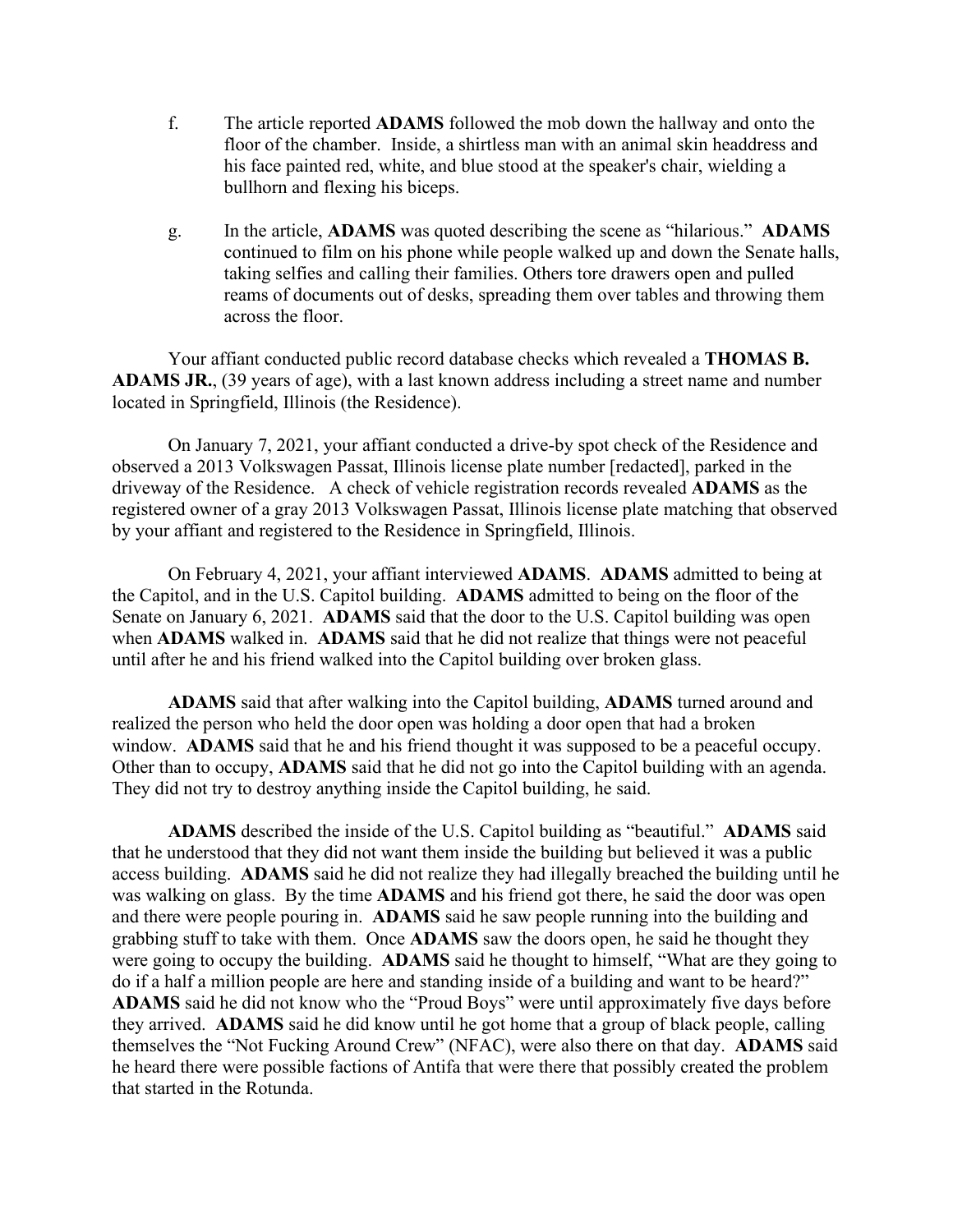ADAMS said he and his friend didn't walk towards the Capitol until the large group **ADAMS** said he and his friend didn't walk towards the Capitol until the large group<br>started walking there. **ADAMS** said that by the time he and his friend got to the U.S. Capitol,<br>there was no fenced-in perimeter. When th there was no fenced-in perimeter. When they got closer to the U.S. Capitol building, ADAMS said he heard concussion grenades going off. When they approached the back steps of the Capitol building, ADAMS said he observed people crying and dumping water all over themselves. ADAMS said he recorded videos of himself and his friend inside the Capitol building. A screen capture of ADAMS' friend that ADAMS took inside the Capitol on January 6, 2021, with his cell phone showed:



ADAMS identified the photo to your affiant, said that he took it with his own cell phone, and that it was taken inside the U.S. Capitol and that it depicted his friend who was also present at and in the U.S. Capitol on January 6, 2021. ADAMS said that he and his friend entered the building from the back door, where people had breached with window washing equipment. ADAMS said they were let in the building and then forced out of one of the side doors.

ADAMS said that the worst thing that he did while he was inside the Capitol building was to try to find his friend's glasses on the ground as they were being pushed out of the door. ADAMS said that his friend got shoved into a female cop by a group of people that were arguing with the cops. A male cop grabbed his friend's glasses and ripped them off his face so they could try and mace him. ADAMS said he attempted to upload a couple cell phone videos he recorded to his Snapchat account. ADAMS said he heard other people yelling, "Let's take the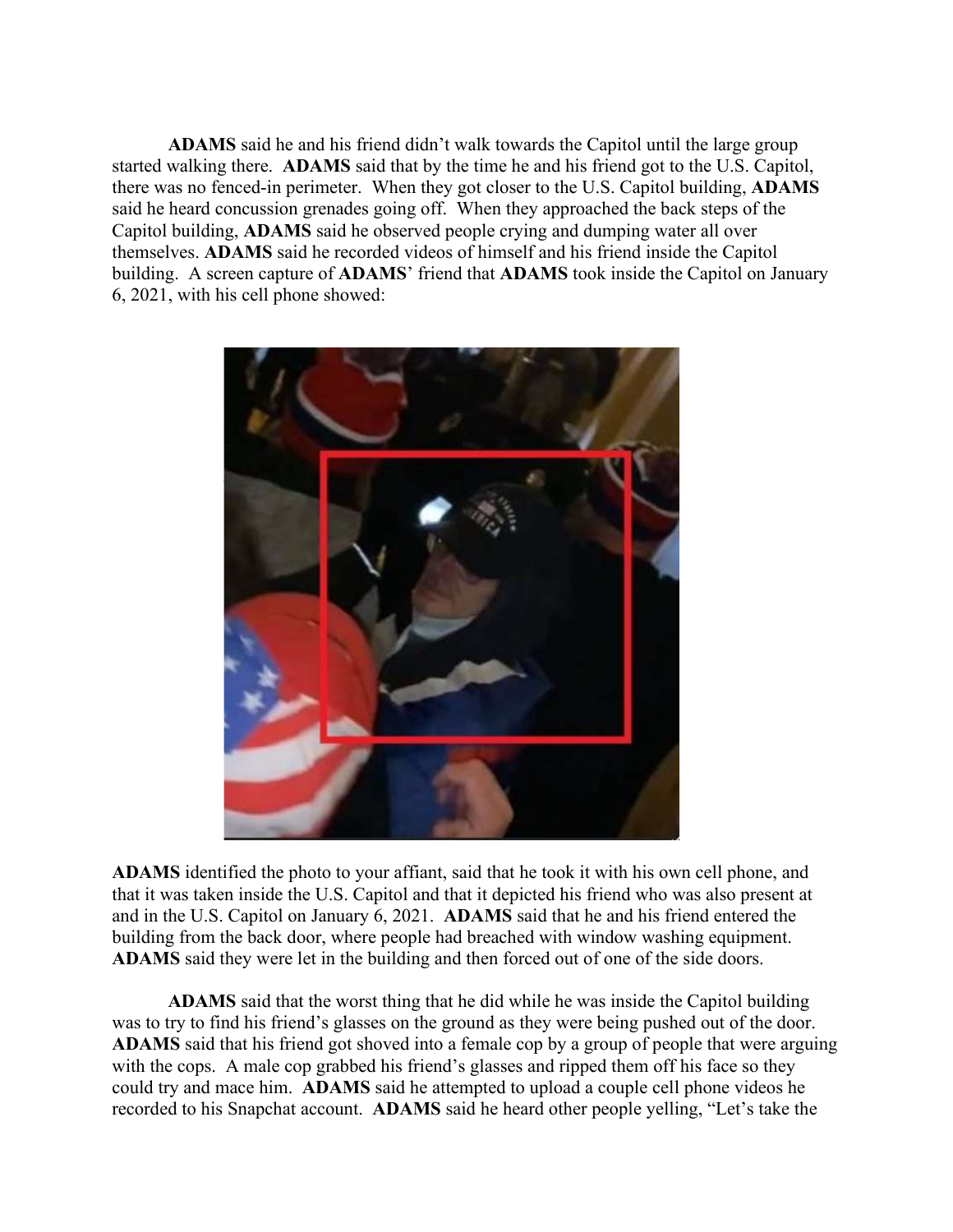White House," and "Let's storm this place and show them they can't make us leave," and "They can't arrest us all." Eventually, **ADAMS** said, they walked up some stairs to get to the Senate floor. Inside the Senate chambers can't arrest us all." Eventually, ADAMS said, they walked up some stairs to get to the Senate floor. Inside the Senate chambers, **ADAMS** said he observed other individuals going through desks and a guy in a Viking hat near the podium leading a prayer.

ADAMS confirmed with you affiant that he was the person in a photograph inside the U.S. Capitol building on the Senate chamber floor. ADAMS identified himself as the person in the photograph below holding the Trump flag on the floor of the U.S. Senate.



ADAMS said he believed there were some people there that had an agenda, while other his friend told Higgins about what they observed inside the Capitol building. ADAMS said he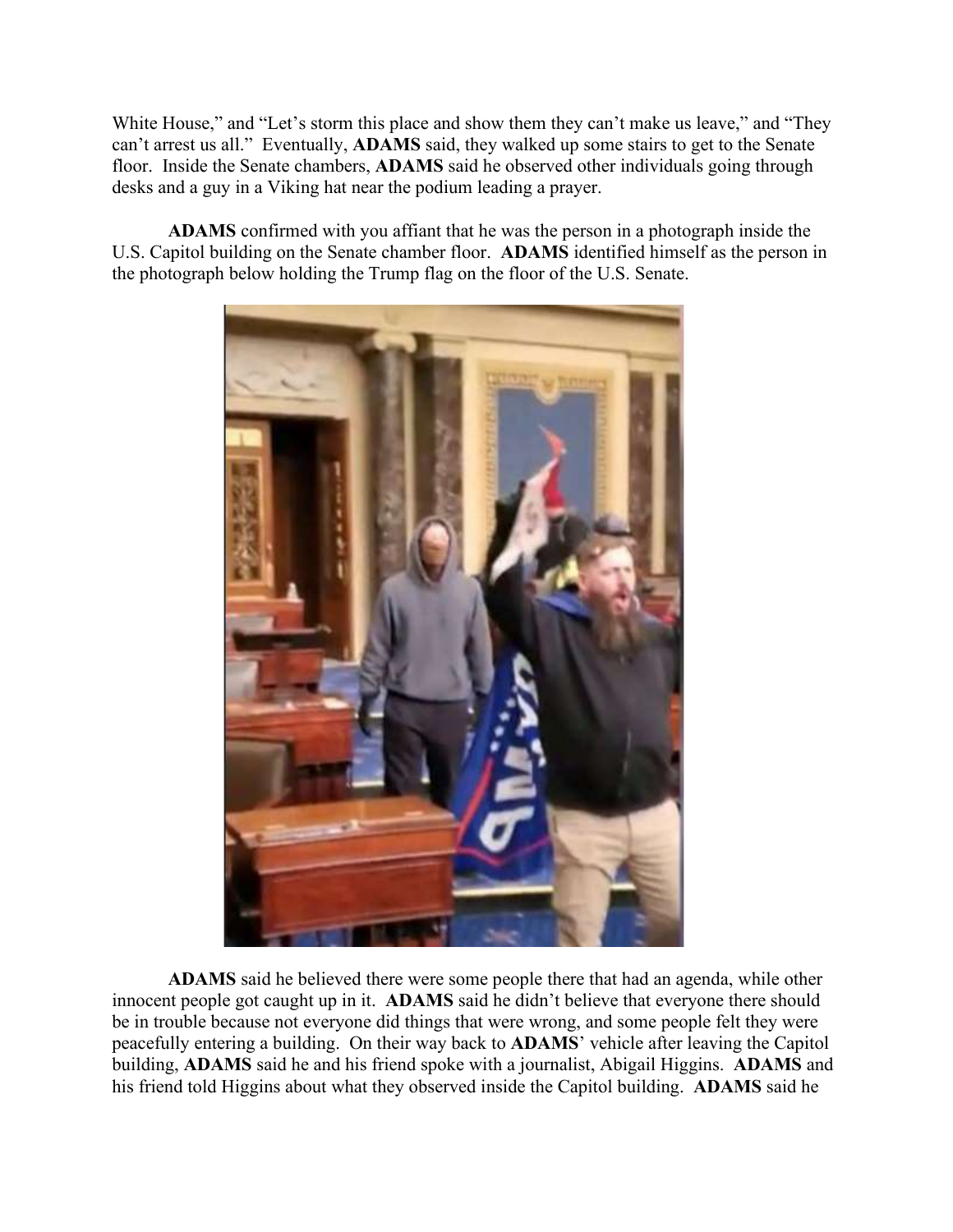account of being inside the Capitol building.

was not aware that Higgins published an article which quoted **ADAMS** and his friend and their<br>account of being inside the Capitol building.<br>**ADAMS** showed your affiant cell phone videos he recorded with his cell phone of t ADAMS showed your affiant cell phone videos he recorded with his cell phone of the outside and inside of the U.S. Capitol building on January 6th, 2021. ADAMS signed a consent form and produced a wooden dowel rod that ADAMS said was his friend's, for the purpose of affixing a Trump flag to it with zip ties, and a blue "Trump 2020" flag that ADAMS stated he wore around his neck while he was inside the Capitol building.

 Your affiant reviewed ADAMS' driver's license photograph, social media posted photographs, and photographs and videos identified by ADAMS. All images appear to depict the same individual known to your affiant as THOMAS B. ADAMS, JR.

 On February 4, 2021, your affiant seized ADAMS' cell phone pursuant to a search warrant. The cell phone was the same cell phone identified by ADAMS as the one he used in the U.S. Capitol. A subsequent analysis of ADAMS' phone revealed the following still shot images of a video in ADAMS' cell phone inside the Chambers of the Floor of the U.S. Senate.



inside the U.S. Capitol.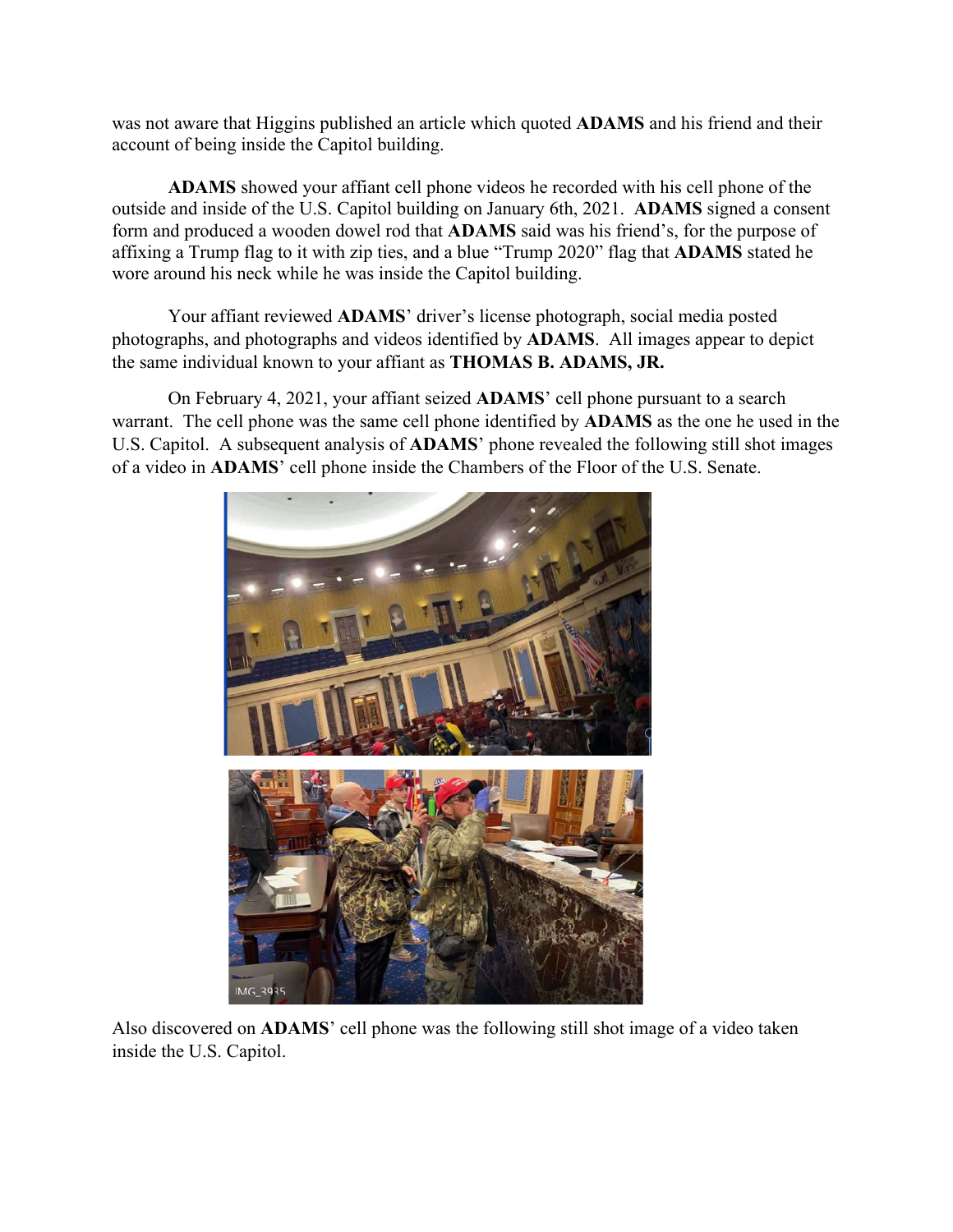

into the U.S. Capitol building.



Based on the foregoing, your affiant submits that there is probable cause to believe that THOMAS B. ADAMS, JR. violated 18 U.S.C. §§ 1752(a)(1) and (2), which make it a crime to (1) knowingly enter or remain in any restricted building or grounds without lawful authority to